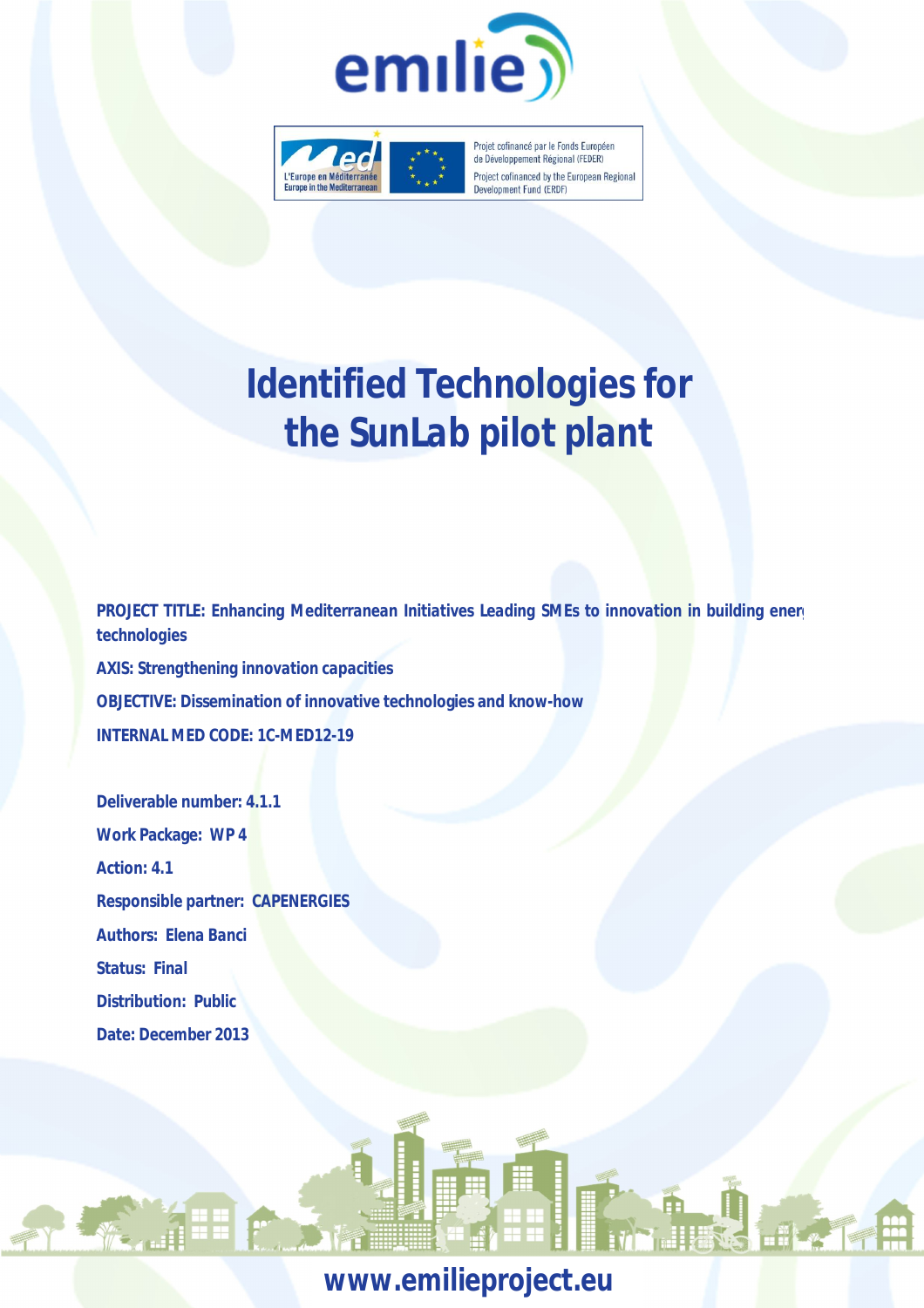# **INDEX**

| $\overline{2}$ |     |  |
|----------------|-----|--|
| 3              |     |  |
| $\overline{4}$ |     |  |
|                |     |  |
|                |     |  |
|                | 4.3 |  |
|                | 4.4 |  |
|                | 4.5 |  |
|                |     |  |

Enhancing Mediterranean Initiatives Leading SMEs to innovation in building energy efficiency technologies Deliverable number 4.1.1. - Deliverable title Technologies/Products identified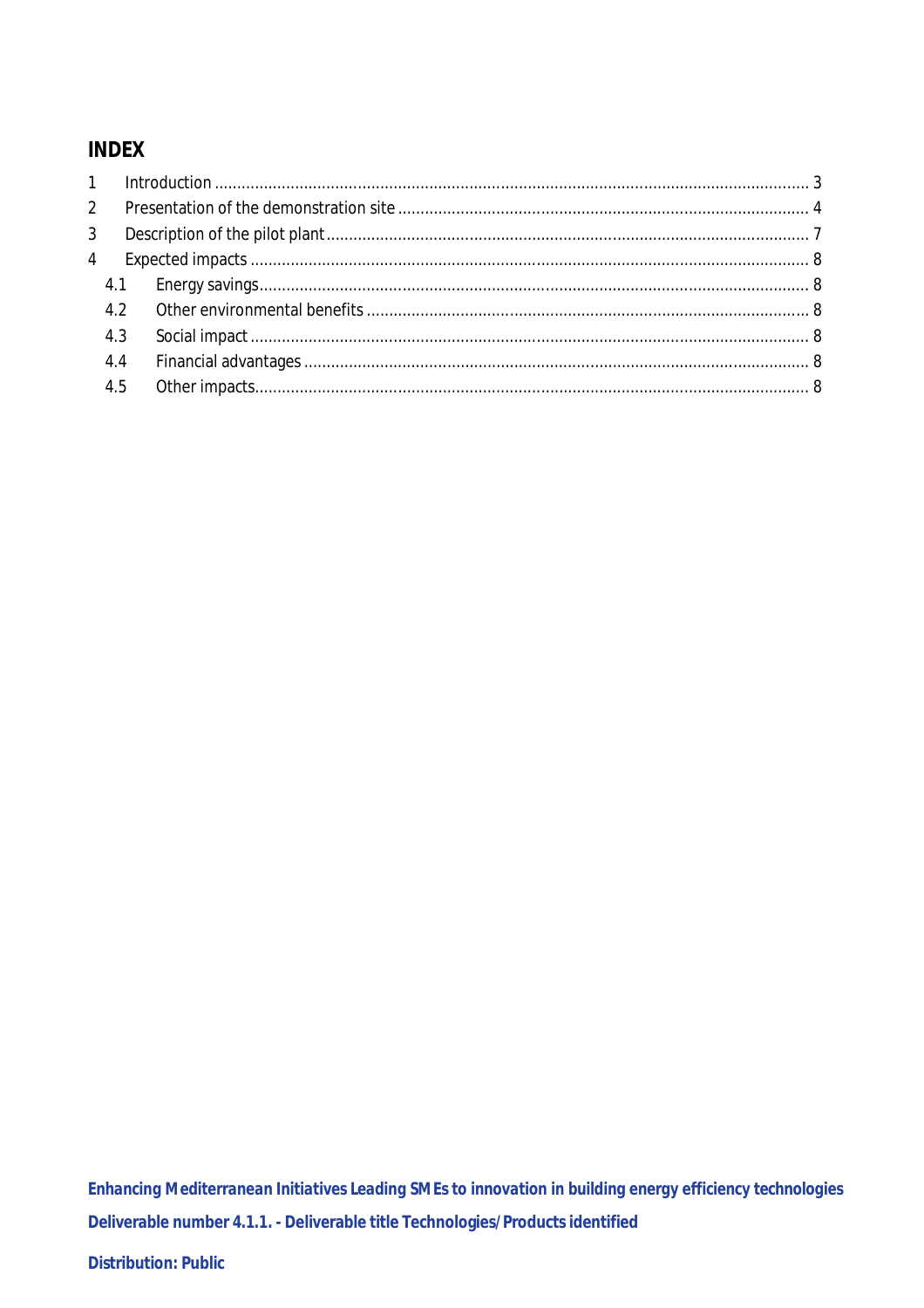# **1 Introduction**

This report is the Italian fold of Deliverable D4.1.1., which aims at detailing the technologies that will be implemented within the pilot actions of the EMILIE project. Overall, 6 pilot plants will be installed: one per participating region. The 6 pilot plants are:

- SunLab in Italy, Friuli Venezia Giulia region, under the lead of AREA
- HVACLab in Spain, Andalousia region, under the lead of IAT
- SmartEE in France, PACA region, under the lead of Capenergies
- InfraSun in Slovenia, Liubliana region, under the lead of IJS
- Glassolating in Spain, Aragon region, under the lead of CIRCE
- SunCool in Croatia, Kvarner region, under the lead of REA

The next sections:

- explain why the demonstration site for the SunLab pilot action has been chosen,
- what are the energy saving challenges and
- present the technologies that will participate in the challenge solving.

*Enhancing Mediterranean Initiatives Leading SMEs to innovation in building energy efficiency technologies* **Deliverable number 4.1.1. - Deliverable title Technologies/Products identified**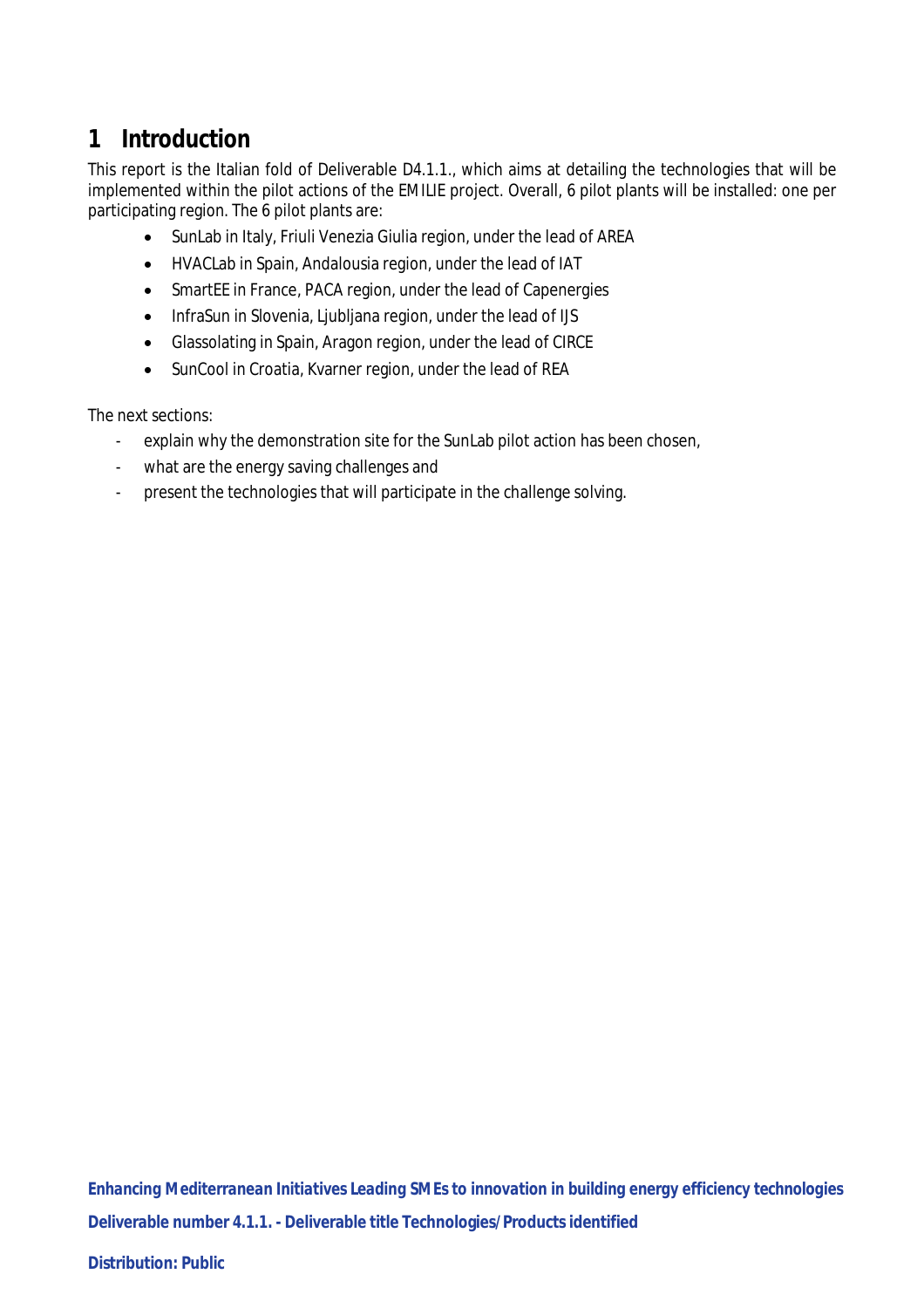# **2 Presentation of the demonstration site**

*Introduction of the demonstration site: Why this site has been chosen? What are the energy saving challenges? Which of these challenges the pilot action will address?*

Cooling from renewable energies and particularly solar cooling technologies (SC) represents a key issue within the European Union energy policy.

Solar heating became a widely accepted concept by the general public for hot water production and nowadays it is benefitting from a high level of market penetration.

On the other hand, Solar Cooling has rather low levels of market penetration and public acceptance levels although it represents a mature technology.

Generally speaking solar powered cooling involves using the high temperature in the middle of the day as energy provider to generate a cooling effect. The solar energy can be used to cool buildings since the demand for air conditioning rises and falls more or less parallel to the amount of solar energy available.

The "Solar Technology Lab - SUNLAB" is meant to represent a laboratory based on the solar cooling technology which will be open to all potential users. More in details SunLab pilot plant aims to:

- ease the access to innovative technologies on a transnational level.
- promote the spread of solar cooling technology for building air conditioning in order to gain an increasing independence from fossil fuels.
- develop useful guidelines to adopt a new range of conditioning products and / or plants for residential and tertiary buildings.

The "Solar Technology Lab - SUNLAB" will be settled in the Basovizza campus (Trieste), that is part of Area Science park.

In Basovizza campus, home to the ELETTRA Synchrotron Light Laboratory, stands a new building called "Q2 building" dedicated to cutting-edge biotechnology.

The "Q2 building" is a modern construction with a high-impact from an architectural point of view with an inner surface of 7,000 s.q.m. with great flexibility and adaptability to specific security and functional requirements.

On the roof top of the "Q2 building" there is an existing solar thermal power plant which produces the hot water used in the building and serves to the post-heating treatment in the batteries of air conditioning plant.

The technical data of the existing solar power plant are the following:

- Vacuum type solar collectors system:
- 12 collectors (30 tubes each) Thermics DTH 30
- 36 collectors (20 tubes each) Thermics DTH 20
- Surface: 100,00 sqm
- Thermal power: 40 kW
- Estimated annual energy production 70,00 MWh / year (medium irradiation and
- environmental conditions)
- 2 hot water storage tanks of 2.000 litres each

*Enhancing Mediterranean Initiatives Leading SMEs to innovation in building energy efficiency technologies* **Deliverable number 4.1.1. - Deliverable title Technologies/Products identified**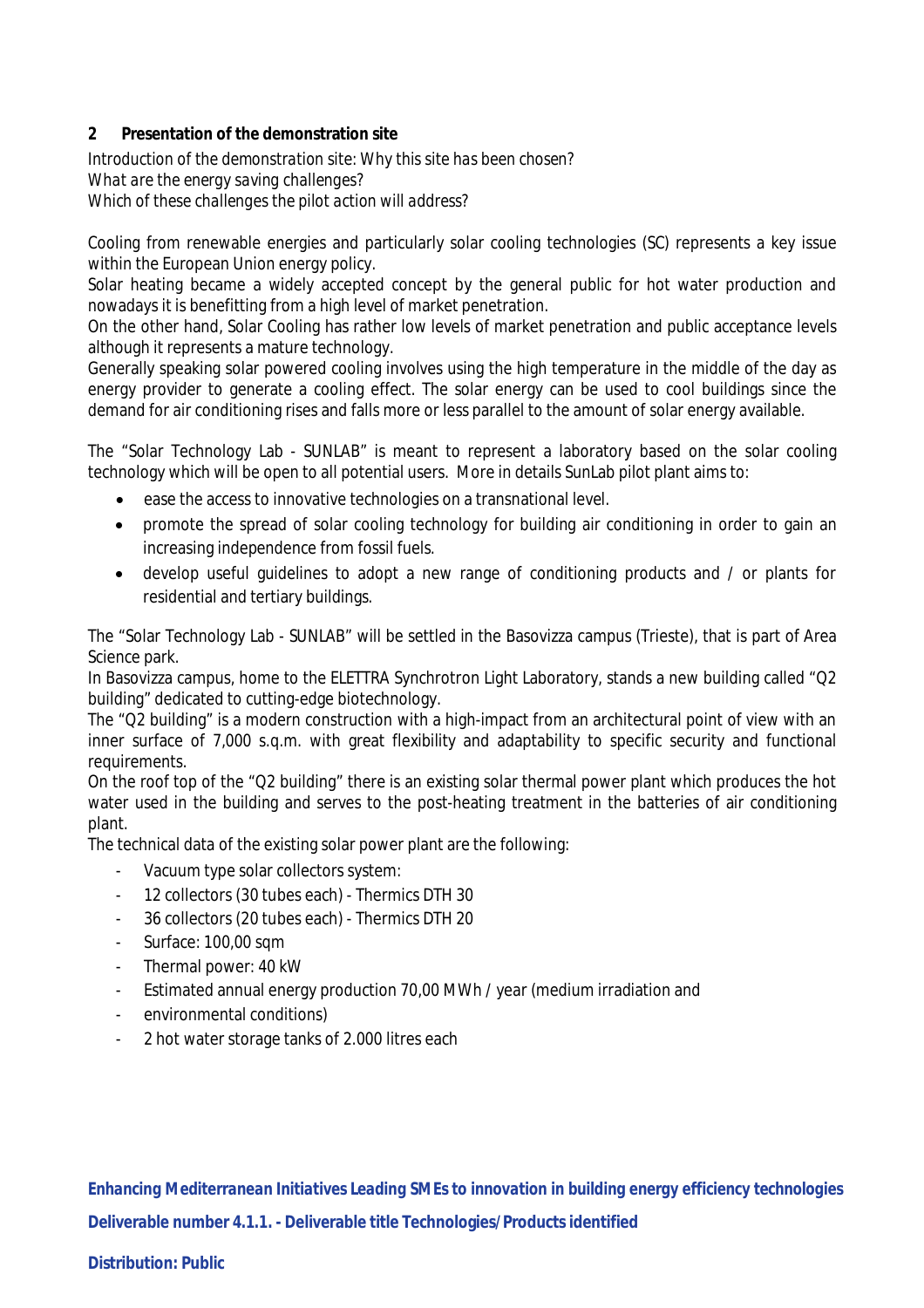

Location of the Q2 building in Basovizza (Trieste).



The existing solar power plant on the roof top of the Q2 building (scheme)

*Enhancing Mediterranean Initiatives Leading SMEs to innovation in building energy efficiency technologies* **Deliverable number 4.1.1. - Deliverable title Technologies/Products identified**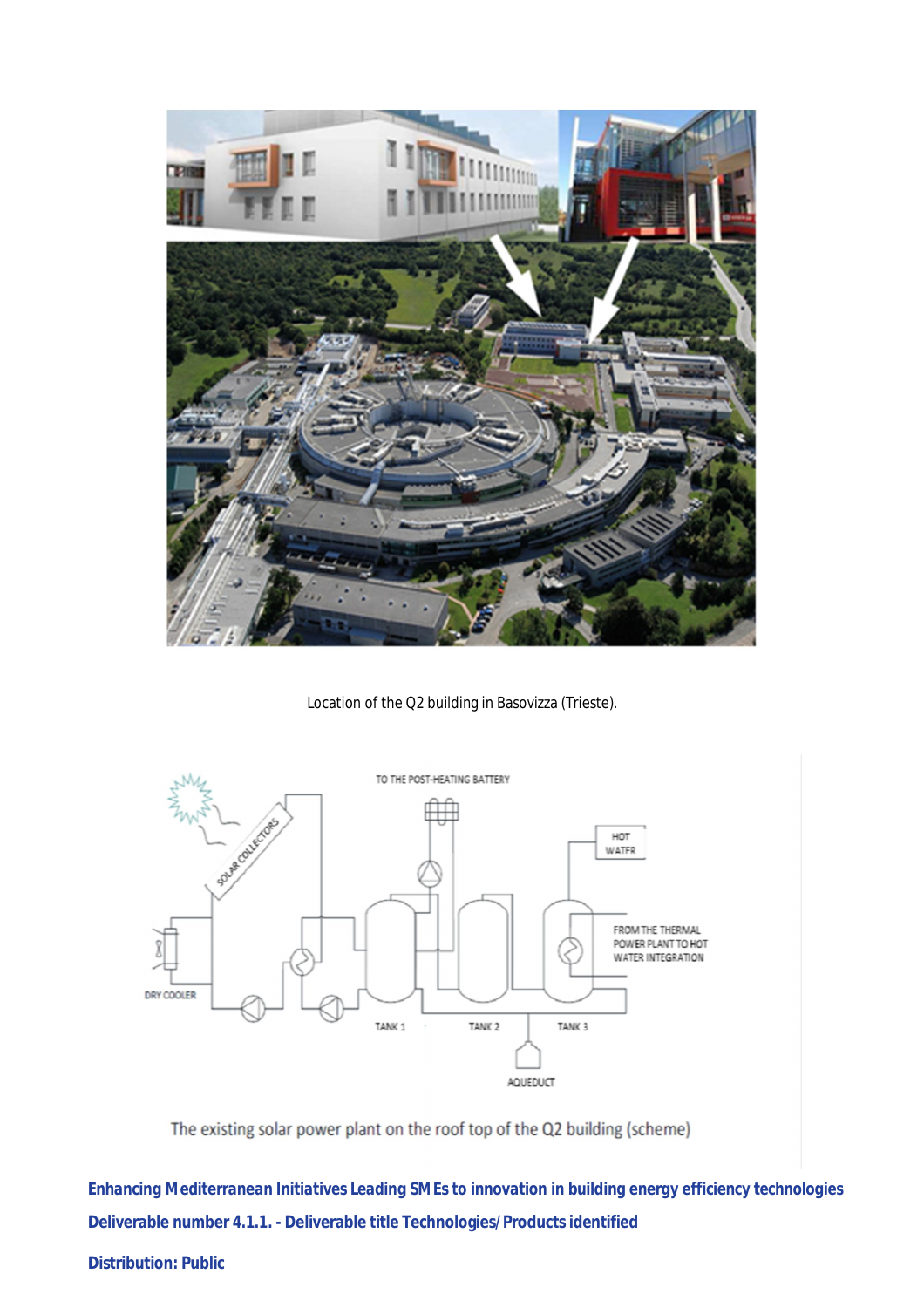In SunLab laboratories the cooling effect will be provided by an adsorption chiller. In this kind of cycle the cold is produced on the basis of a thermodynamic cycle that exploits mainly heat; its performance remains acceptable even if the heat is administered at lower temperatures (50-70 ° C). Such temperatures can increase the amount of energy captured by the solar thermal collectors optimizing the use of solar cooling. Moreover the adsorption cycles has got an attractive specific cost if compared to absorption and implies less active components to be installed in the plant.

They can be supplied in lower potential elements as well, therefore suitable for integration with solar thermal systems of a few tens of square meters such as those typical of small residential compound.



The existing solar power plant on the roof top of the Q2 building

*Enhancing Mediterranean Initiatives Leading SMEs to innovation in building energy efficiency technologies* **Deliverable number 4.1.1. - Deliverable title Technologies/Products identified**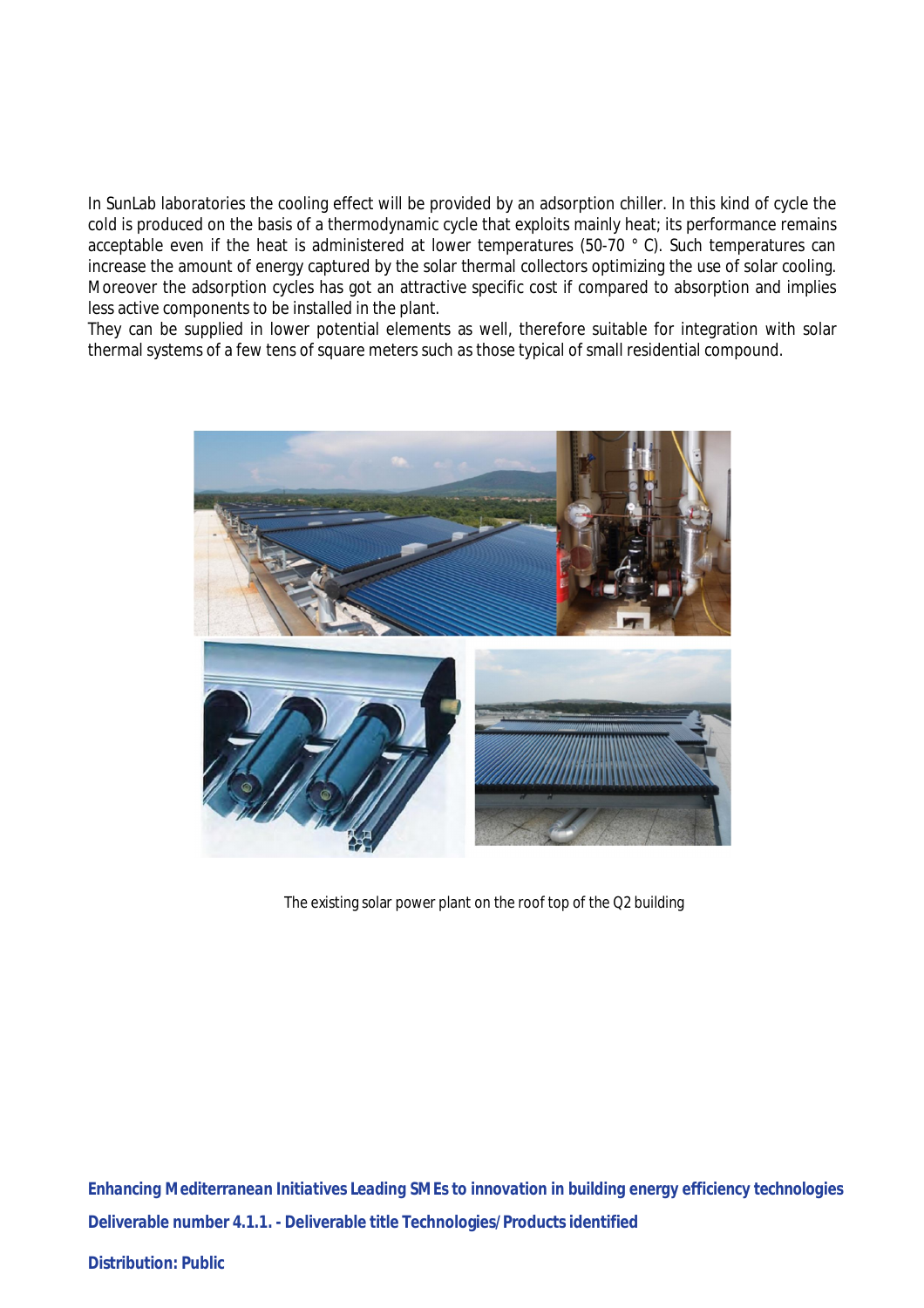# **3 Description of the pilot plant**

What is the approach to face the energy saving challenge you choose to address? What are the technologies that will be demonstrated to address the challenge ?

On the basis of the thermal power provided by the solar field, the power of the chiller refrigerator adsorption might be around 15 kWf combined with the need to maintaining a share of thermal power for the production of hot water and taking into consideration the budget constraints.

Regarding the use of the cooling capacity produced, this capacity could be used as a supplement to existing cooling plant, in which liquid is circulated at 10-15 ° C.

On the basis of this hypothesis, instead of building a cold tank it may be necessary to use heat accumulation. Its volume would depend on the size of the accumulation of the adsorption chiller and performance expectations. In any case we reckon that a volume of about 500-1000l would be sufficient for the considered application.

In the pilot plant project design it would be favourable to consider the use of a chiller in heat pump in order to exploit the system during the winter period as well. In addition, further analysis on the use of other sources of heat (cogeneration plants) may reveal interesting opportunities.

Finally, the choice of location chiller unit (adsorption system) should be made taking into account factors of technical / economic feasibility.



SUN LAB: first hypothesis scheme

*Enhancing Mediterranean Initiatives Leading SMEs to innovation in building energy efficiency technologies* **Deliverable number 4.1.1. - Deliverable title Technologies/Products identified**